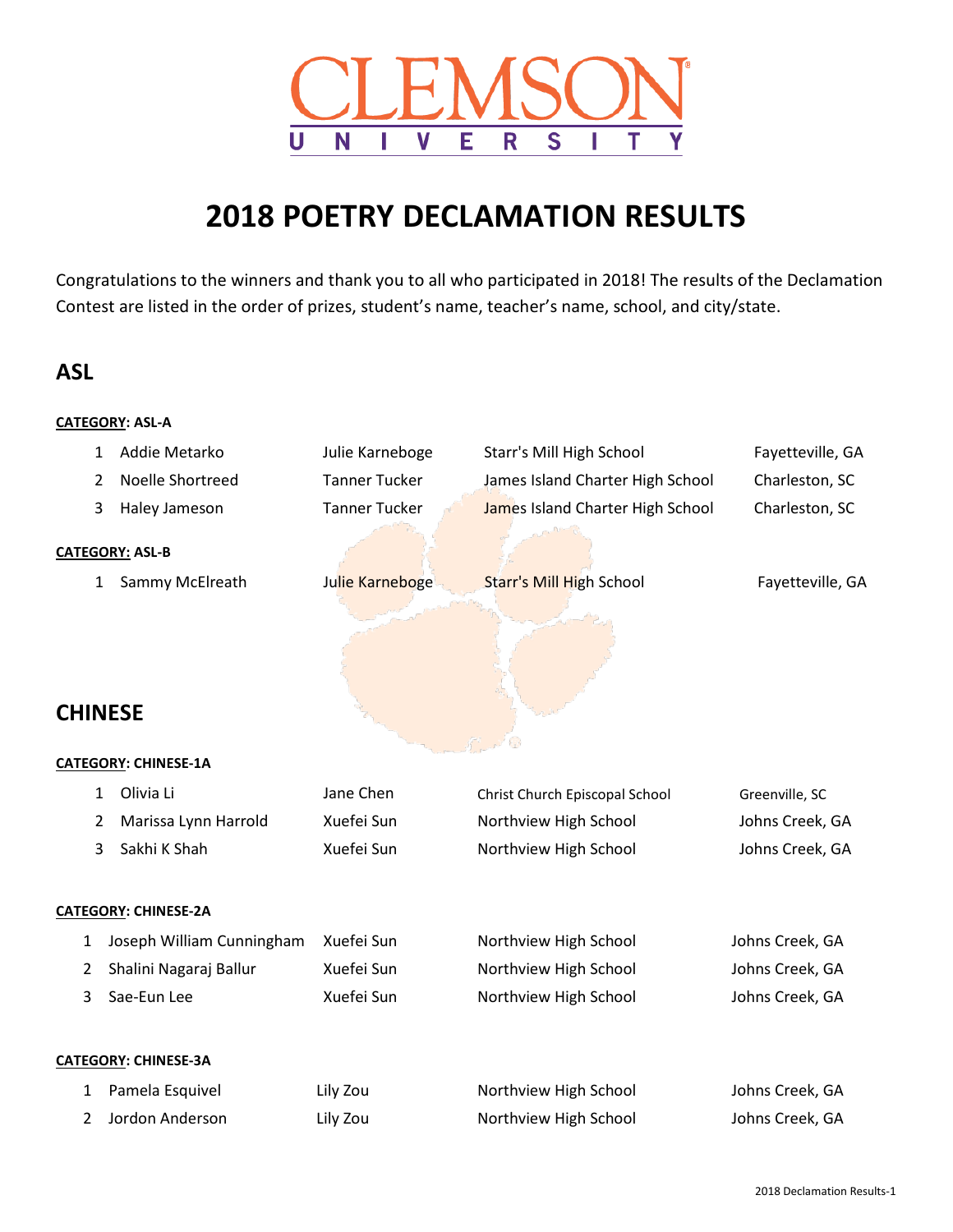| <b>CATEGORY: CHINESE-4A</b> |  |
|-----------------------------|--|
|-----------------------------|--|

| 1                               |                             | Alex Perry   | Lily Zou                | Northview High School  | Johns Creek, GA |  |  |  |
|---------------------------------|-----------------------------|--------------|-------------------------|------------------------|-----------------|--|--|--|
|                                 | <b>CATEGORY: CHINESE-4B</b> |              |                         |                        |                 |  |  |  |
| 1                               |                             | Junheng Lu   | Lily Zou                | Northview High School  | Johns Creek, GA |  |  |  |
| 2                               |                             | Kristina Lee | Lily Zou                | Northview High School  | Johns Creek, GA |  |  |  |
|                                 |                             |              |                         |                        |                 |  |  |  |
| <b>CATEGORY: CHINESE-NATIVE</b> |                             |              |                         |                        |                 |  |  |  |
|                                 | 1                           | Hanlei Zheng | <b>Flizabeth Flores</b> | Spartanburg Day School | Spartanburg, SC |  |  |  |
|                                 | 2                           | Yalan Huo    | Delana Snyder           | DW Daniel High School  | Central, SC     |  |  |  |
|                                 | 3                           | Qianyi Yang  | Elizabeth Flores        | Spartanburg Day School | Spartanburg, SC |  |  |  |
|                                 |                             |              |                         |                        |                 |  |  |  |

# **FRENCH**

| CATEGORY: FRENCH-1A-1 |                                           |                            |                                       |                  |
|-----------------------|-------------------------------------------|----------------------------|---------------------------------------|------------------|
| $\mathbf{1}$          | <b>Taylor Walters</b>                     | Fidelle Hopper             | <b>Metro Academic Studies</b>         | Atlanta, GA      |
| 2                     | Martha McDonald                           | <b>Bonnie Sarnoff</b>      | <b>Christ Church Episcopal School</b> | Greenville, SC   |
| 3                     | Elisabeth Duwenkamp                       | <b>Beatrice Deligny</b>    | <b>Christ Church Episcopal School</b> | Greenville, SC   |
|                       | CATEGORY: FRENCH-1A-2                     |                            |                                       |                  |
| $\mathbf{1}$          | Katelyn Lorenz                            | <b>Tanner Tucker</b>       | James Island Charter High School      | Charleston, SC   |
| 2                     | Aaron Blanchard                           | Albertina Walton           | <b>Whitewater High School</b>         | Fayetteville, GA |
| 3                     | Sarah Diregger                            | <b>Bonnie Sarnoff</b>      | Christ Church Episcopal School        | Greenville, SC   |
|                       | <b>CATEGORY: FRENCH-1B</b><br><b>NONE</b> |                            |                                       |                  |
|                       | <b>CATEGORY: FRENCH-2B</b>                |                            |                                       |                  |
| $\mathbf{1}$          | Karine Nguyen                             | Margaret Sullivan          | Spartanburg Day School                | Spartanburg, SC  |
|                       | CATEGORY: FRENCH-2A-1                     |                            |                                       |                  |
| $\mathbf{1}$          | Arianna Williams                          | <b>Catherine Miller</b>    | James Island Charter High School      | Charleston, SC   |
| 2                     | Shelby Lynch                              | Cheyanne Victorio          | Denmark High School                   | Alpharetta, GA   |
| 3                     | Emma Lonon                                | Margaret Sullivan          | Spartanburg Day School                | Spartanburg, SC  |
|                       | CATEGORY: FRENCH-2A-2                     |                            |                                       |                  |
| $\mathbf{1}$          | Caroline Calhoun                          | Fidelle Hopper             | Metro Academic Studies                | Atlanta, GA      |
| 2                     | Armina Fani                               | <b>Catherine Francisse</b> | Northview High School                 | Johns Creek, GA  |
| 3                     | Layken Lyon                               | <b>Bonnie Sarnoff</b>      | Christ Church Episcopal School        | Greenville, SC   |
|                       |                                           |                            |                                       |                  |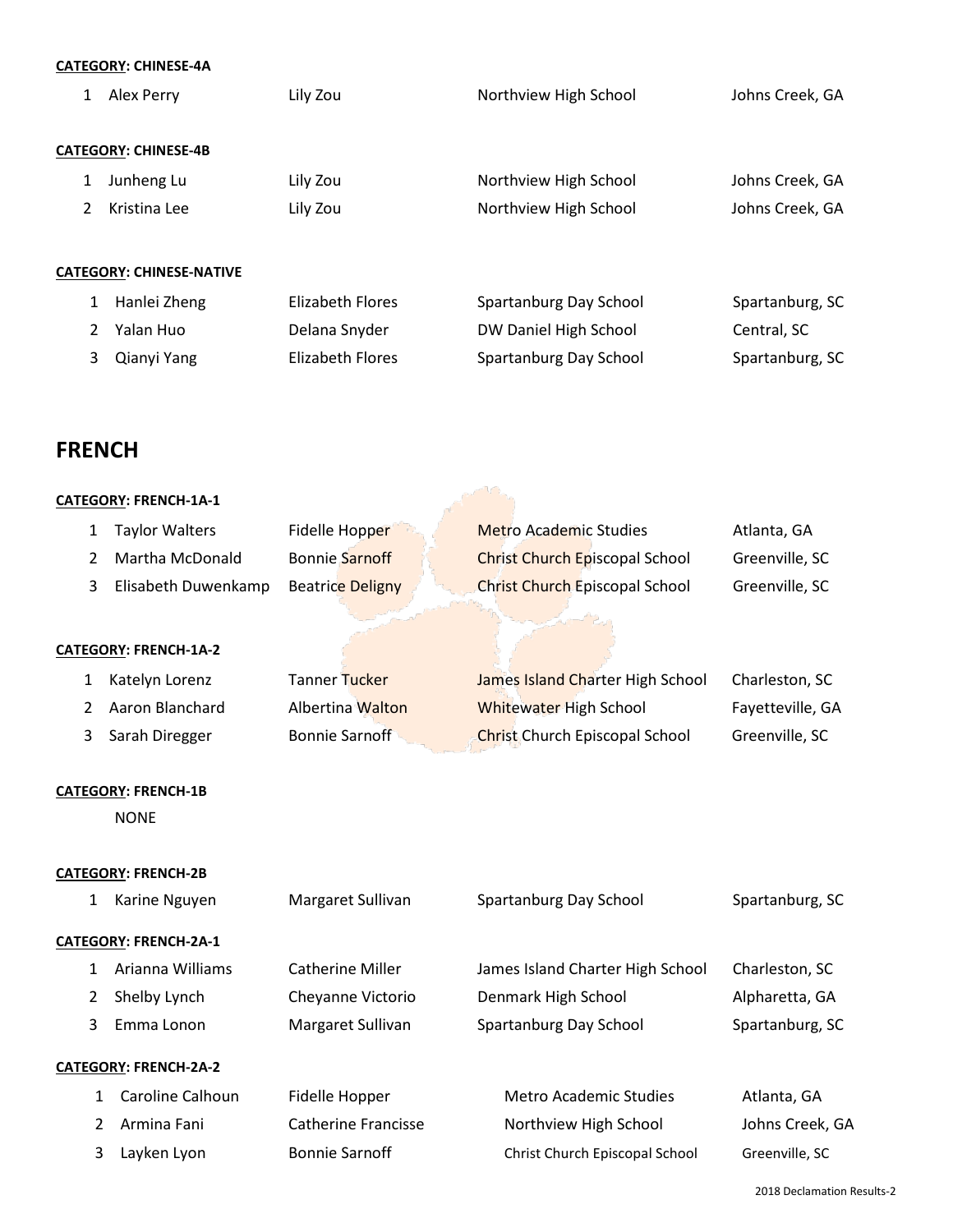#### **CATEGORY: FRENCH-2A-3**

|   | <b>CATEGORY: FRENCH-2A-3</b> |                         |                                         |                  |
|---|------------------------------|-------------------------|-----------------------------------------|------------------|
| 1 | <b>Tianyu Dong</b>           | Radhika Godbole         | Northview High School                   | Johns Creek, GA  |
| 2 | Naomi Torres-Santos          | Susan Jackson           | Whitewater High School                  | Fayetteville, GA |
| 3 | <b>Madison Nance</b>         | Ana Cuyer               | Hillcrest High School                   | Simpsonville, SC |
|   |                              |                         |                                         |                  |
|   | CATEGORY: FRENCH-3A-1        |                         |                                         |                  |
| 1 | Andrea Huisso                | Susan West              | Sandy Creek High School                 | Tyrone, GA       |
| 2 | Halle Michaelson             | <b>Catherine Miller</b> | James Island Charter High School        | Charleston, SC   |
| 3 | John Skibiel                 | Susan Jackson           | Whitewater High School                  | Fayetteville, GA |
|   |                              |                         |                                         |                  |
|   | <b>CATEGORY: FRENCH-3A-2</b> |                         |                                         |                  |
| 1 | <b>Rommy Sierra</b>          | Jill Snelgrove          | Starr's Mill High School                | Fayetteville, GA |
| 2 | <b>Lillian Tweten</b>        | Fidelle Hopper          | <b>Metro Academic Studies</b>           | Atlanta, GA      |
| 3 | <b>Stacy Gonzalez</b>        | Susan West              | Sandy Creek High School                 | Tyrone, GA       |
|   |                              |                         |                                         |                  |
|   | <b>CATEGORY: FRENCH-3A-3</b> |                         |                                         |                  |
| 1 | Isabel Netherland            | <b>Tanner Tucker</b>    | James Island Charter High School        | Charleston, SC   |
| 2 | Nicole Sierra                | Jill Snelgrove          | <b>Starr's Mill High School</b>         | Fayetteville, GA |
| 3 | Jasmine Harrison             | Karina Grewe            | Sandy Creek High School                 | Tyrone, GA       |
|   |                              |                         |                                         |                  |
|   | <b>CATEGORY: FRENCH-3B</b>   |                         |                                         |                  |
| 1 | Vanessa Lena-Gomez           | <b>Catherine Miller</b> | <b>James Island Charter High School</b> | Charleston, SC   |
| 2 | Biankah Precious-Destin      | Jill Snelgrove          | <b>Starr's Mill High School</b>         | Fayetteville, GA |
|   |                              |                         | فهالمستسلم والمحال                      |                  |
|   | CATEGORY: FRENCH-4A-1        |                         |                                         |                  |
| 1 | Dana Cheng                   | <b>Bonnie Sarnoff</b>   | Christ Church Episcopal School          | Greenville, SC   |
| 2 | Whitman Shifflet             | Steffi Legall-Riddle    | South Forsyth High School               | Cumming, GA      |
| 3 | Rebecca Hair                 | <b>Catherine Miller</b> | James Island Charter High School        | Charleston, SC   |

### **CATEGORY: FRENCH-4A-2**

| 1 Frances Mignano   | <b>Catherine Miller</b> | James Island Charter High School | Charleston, SC  |
|---------------------|-------------------------|----------------------------------|-----------------|
| 2 Kevin Connaughton | Virginie Mitchell       | Christ Church Episcopal School   | Greenville, SC  |
| Katerina Khudoleyev | Catherine Francisse     | Northview High School            | Johns Creek, GA |

### **CATEGORY: FRENCH-4B**

| 1 Ciarra Aumend | Tanner Tucker     | James Island Charter High School | Charleston, SC |
|-----------------|-------------------|----------------------------------|----------------|
| Daniel Verriest | Virginie Mitchell | Christ Church Episcopal School   | Greenville, SC |
| Luc Barenghen   | Cheyanne Victorio | Denmark High School              | Alpharetta, GA |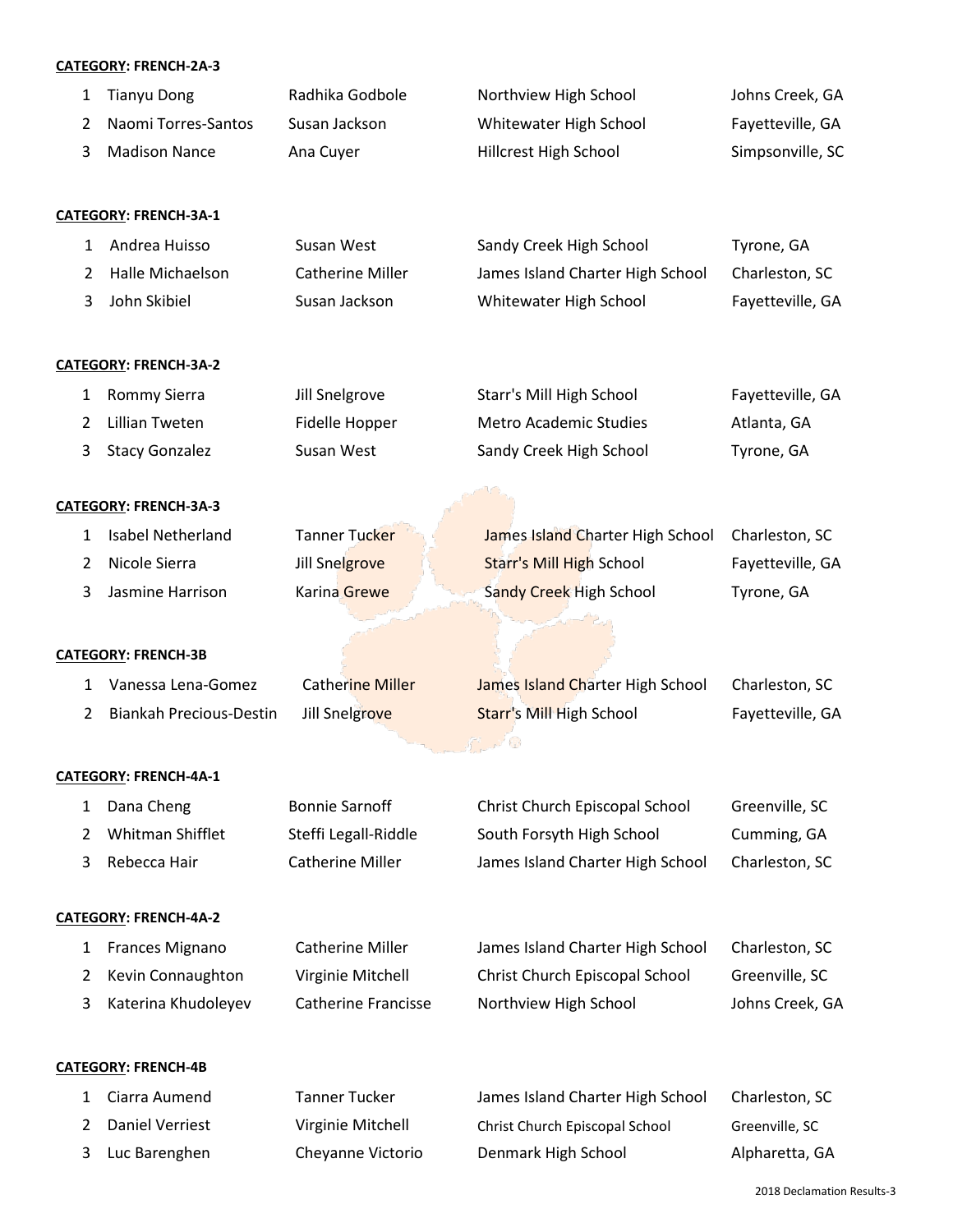#### **CATEGORY: FRENCH-NATIVE**

NONE

# **GERMAN**

#### **CATEGORY: GERMAN-1A-1**

| 1            | Ivan-Anthony Destin          | Antonela Kljajic      | Starr's Mill High School        | Fayetteville, GA   |
|--------------|------------------------------|-----------------------|---------------------------------|--------------------|
| 2            | <b>Avery McCall</b>          | Martina Hughes        | Walhalla High School            | Walhalla, SC       |
| 3            | Joseph Boyd                  | Michael Floyd         | Whitewater High School          | Fayetteville, GA   |
|              | <b>CATEGORY: GERMAN-1A-2</b> |                       |                                 |                    |
| 1            | Will Lockridge               | William Bryan         | Sandy Creek High School         | Tyrone, GA         |
| 2            | <b>Ashley Crouse</b>         | <b>Martina Hughes</b> | Walhalla High School            | Walhalla, SC       |
| 3            | <b>Scott Groome</b>          | Kevin Keough          | <b>McIntosh High School</b>     | Peachtree City, GA |
|              | <b>CATEGORY: GERMAN-1B</b>   |                       |                                 |                    |
| 1            | Liana Jindra                 | Antonela Kljajic      | <b>Starr's Mill High School</b> | Fayetteville, GA   |
|              |                              |                       |                                 |                    |
|              | <b>CATEGORY: GERMAN-2A-1</b> |                       |                                 |                    |
| 1            | Lydia Jenkins                | William Bryan         | <b>Sandy Creek High School</b>  | Tyrone, GA         |
| 2            | Madalya Hardnett             | William Bryan         | <b>Sandy Creek High School</b>  | Tyrone, GA         |
| 3            | <b>Isabelle Neckals</b>      | Michael Floyd         | <b>Whitewater High School</b>   | Fayetteville, GA   |
|              |                              |                       |                                 |                    |
|              | <b>CATEGORY: GERMAN-2A-2</b> |                       |                                 |                    |
| $\mathbf{1}$ | Della Evans                  | Delana Snyder         | DW Daniel High School           | Central, SC        |
| 2            | Abby Thomason                | Karen Dean            | Whitewater High School          | Fayetteville, GA   |
| 3            | Christina Jordan             | Andy Jones            | Fayette County High School      | Fayetteville, GA   |
|              | <b>CATEGORY: GERMAN-3A</b>   |                       |                                 |                    |
| $\mathbf{1}$ | <b>Emily Hawkins</b>         | Antonela Kljajic      | Starr's Mill High School        | Fayetteville, GA   |
| 2            | Naomi Torres-Santos          | Michael Floyd         | Whitewater High School          | Fayetteville, GA   |
| 3            | Jocelyn Somerson             | Jonas Strecker        | South Forsyth High School       | Cumming, GA        |
|              | <b>CATEGORY: GERMAN-4A</b>   |                       |                                 |                    |
| 1            | Jordan Nelson                | Kevin Keough          | McIntosh High School            | Peachtree City, GA |
| 2            | Jonathan McClenny            | William Bryan         | Sandy Creek High School         | Tyrone, GA         |
| 3            | Yalan Huo                    | Delana Snyder         | DW Daniel High School           | Central, SC        |
|              |                              |                       |                                 |                    |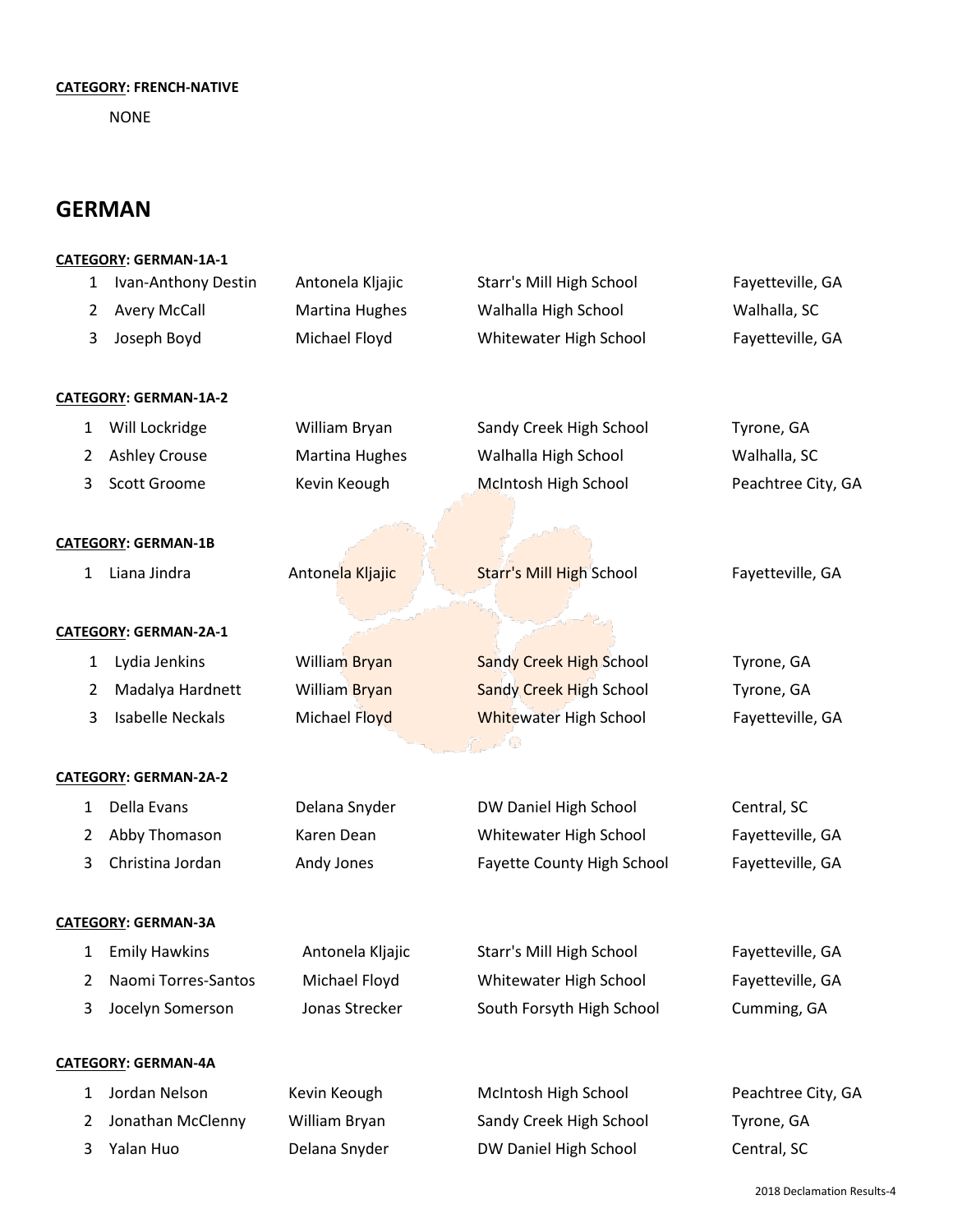|--|

| Lauren James                   | Jonas Strecker | South Forsyth High School      | Cumming, GA    |
|--------------------------------|----------------|--------------------------------|----------------|
|                                |                |                                |                |
| <b>CATEGORY: GERMAN-NATIVE</b> |                |                                |                |
| Anastasia Krueger              | Christine Bill | Christ Church Episcopal School | Greenville, SC |
| <b>Cornel Doering</b>          | Christine Bill | Christ Church Episcopal School | Greenville, SC |
| Eva Amann                      | Christine Bill | Christ Church Episcopal School | Greenville, SC |
|                                |                |                                |                |

# **ITALIAN**

|   | <b>CATEGORY: ITALIAN-1A</b> |                      |                                  |                |  |  |
|---|-----------------------------|----------------------|----------------------------------|----------------|--|--|
| 2 | <b>Madaline Stephens</b>    | Tanner Tucker        | James Island Charter High School | Charleston, SC |  |  |
| 3 | Maggie Wyman                | <b>Tanner Tucker</b> | James Island Charter High School | Charleston, SC |  |  |
|   | <b>CATEGORY: ITALIAN-2A</b> |                      |                                  |                |  |  |
|   | Alexander Green             | Tanner Tucker        | James Island Charter High School | Charleston, SC |  |  |
| 2 | <b>Stephen Pastis</b>       | Tanner Tucker        | James Island Charter High School | Charleston, SC |  |  |
| 3 | Jesse Ngyen                 | <b>Tanner Tucker</b> | James Island Charter High School | Charleston, SC |  |  |
|   | <b>CATEGORY: ITALIAN-3A</b> |                      |                                  |                |  |  |
|   | Shourya Arashanapalli       | Priscilla Pizarro    | South Forsyth High School        | Cumming, GA    |  |  |
|   |                             |                      |                                  |                |  |  |

# **JAPANESE**

|               | <b>CATEGORY: JAPANESE-2A</b> |              |                               |                 |
|---------------|------------------------------|--------------|-------------------------------|-----------------|
| 1             | Jade McDermott               | Maho Kaichu  | Homeschooled                  | Westminster, SC |
|               |                              |              |                               |                 |
|               | <b>CATEGORY: JAPANESE-2B</b> |              |                               |                 |
| $\mathcal{P}$ | Kento Kido                   | Shota Kinjo  | E.E. Waddell Language Academy | Charlotte, NC   |
|               |                              |              |                               |                 |
|               | <b>CATEGORY: JAPANESE-3A</b> |              |                               |                 |
| 2             | Penelope Sharp-Alexander     | Keiji Furuya | Waddell                       | Charlotte, NC   |
| 3             | Vanessa Garcia-Urbina        | Caryn Craft  | South Forsyth High School     | Cumming, GA     |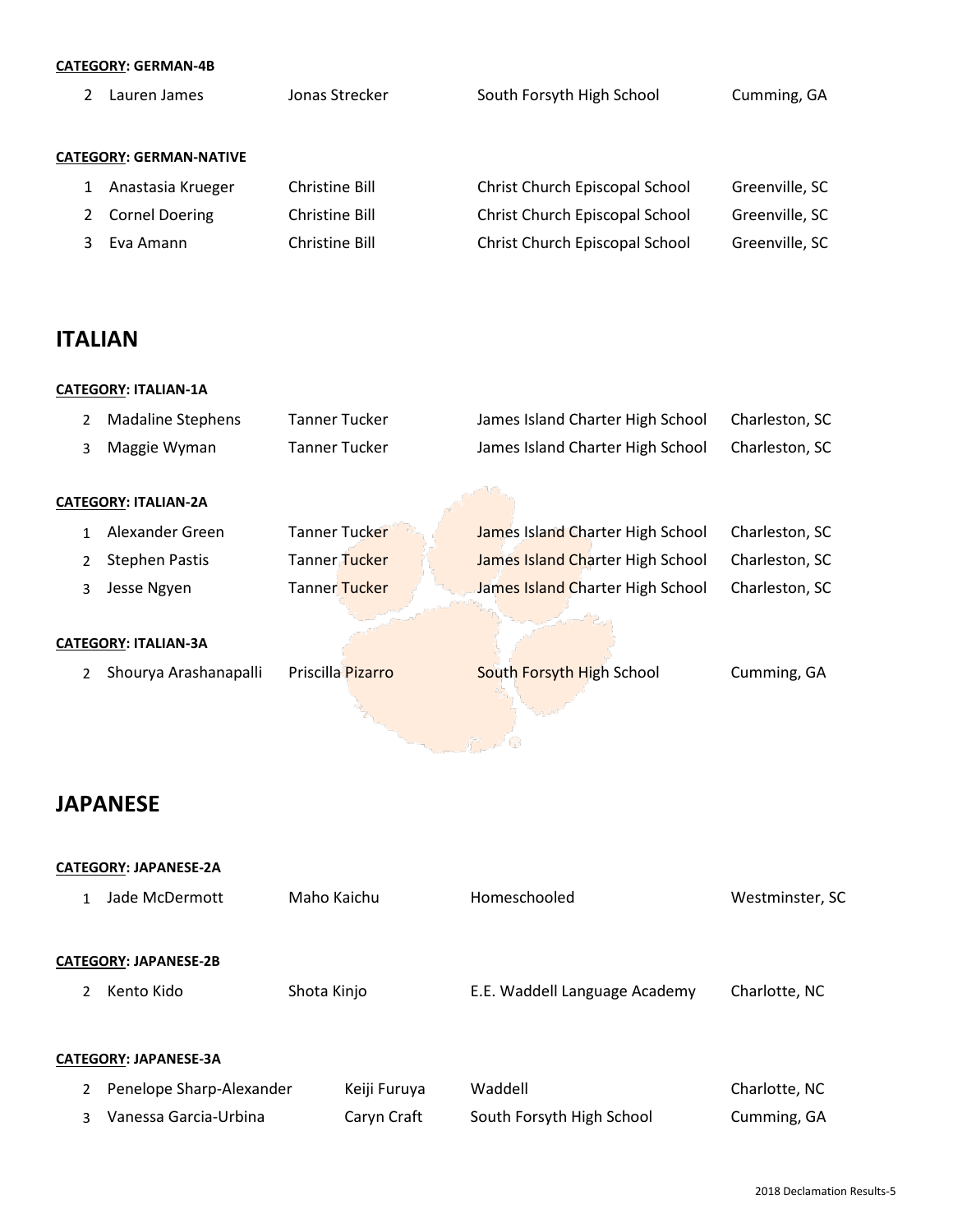### **CATEGORY: JAPANESE-NATIVE**

| Minami Fukushima  | <b>Catherine Miller</b> | James Island Charter High School | Charleston, SC   |
|-------------------|-------------------------|----------------------------------|------------------|
| 2 Yoshimune Otake | Tomoko Otake            | Southside Christian School       | Simpsonville, SC |
| Jenny Joerger     | Toshiko Joerger         | Hillcrest Middle School          | Simpsonville, SC |

# **LATIN**

### **CATEGORY: LATIN-1A-1**

| 1              | Alexia Hernandez          | Jeancarlos Rodriguez   | Fairfield Middle School               | Winnsboro, SC  |
|----------------|---------------------------|------------------------|---------------------------------------|----------------|
| 2              | Pera Roberts              | <b>Tara Bonds</b>      | Christ Church Episcopal School        | Greenville, SC |
| 3              | Sam Gallivan              | Tara Bonds             | Christ Church Episcopal School        | Greenville, SC |
|                |                           |                        |                                       |                |
|                | CATEGORY: LATIN-1A-2      |                        |                                       |                |
| 1              | <b>Lily Thomas</b>        | <b>Tara Bonds</b>      | Christ Church Episcopal School        | Greenville, SC |
| 2              | Karinne Everly            | <b>Tara Bonds</b>      | <b>Christ Church Episcopal School</b> | Greenville     |
| 3              | Luke Downs                | Jeancarlos Rodriguez   | Fairfield Middle School               | Winnsboro, SC  |
|                |                           |                        |                                       |                |
|                | <b>CATEGORY: LATIN-2A</b> |                        |                                       |                |
| 1              | <b>Bay Thomas</b>         | <b>Cristian Ugro</b>   | <b>Spring Valley High School</b>      | Columbia, SC   |
| $\overline{2}$ | Mills Howell              | <b>Tara Bonds</b>      | <b>Christ Church Episcopal School</b> | Greenville, SC |
| 3              | Martina Bryant            | Cristian Ugro          | <b>Spring Valley High School</b>      | Columbia, SC   |
|                |                           |                        |                                       |                |
|                | CATEGORY: LATIN-3A-1      |                        |                                       |                |
| 1              | Abigail Pickens           | Erick Bousman          | Christ Church Episcopal School        | Greenville, SC |
| $\overline{2}$ | Caitlin Aycock            | Cristian Ugro          | Spring Valley High School             | Columbia, SC   |
| 3              | Elizabeth Lawrence        | <b>Bonnie Sinclair</b> | Woodstock High School                 | Woodstock, GA  |
|                |                           |                        |                                       |                |
|                | CATEGORY: LATIN-3A-2      |                        |                                       |                |
| 1              | <b>Brandon Gibbs</b>      | Cristian Ugro          | Spring Valley High School             | Columbia, SC   |
| $\overline{2}$ | <b>Benn Waigand</b>       | Erick Bousman          | Christ Church Episcopal School        | Greenville, SC |
| 3              | Jamie Walker              | <b>Tara Bonds</b>      | Christ Church Episcopal School        | Greenville, SC |
|                |                           |                        |                                       |                |
|                |                           |                        |                                       |                |
|                | CATEGORY: LATIN-4A        |                        |                                       |                |

| 1 Helen Baginski     | Erick Bousman | Christ Church Episcopal School | Greenville, SC |
|----------------------|---------------|--------------------------------|----------------|
| 2 Audrey Buffington  | Tara Bonds    | Christ Church Episcopal School | Greenville, SC |
| 3 Elena Maria Vitale | Erick Bousman | Christ Church Episcopal School | Greenville, SC |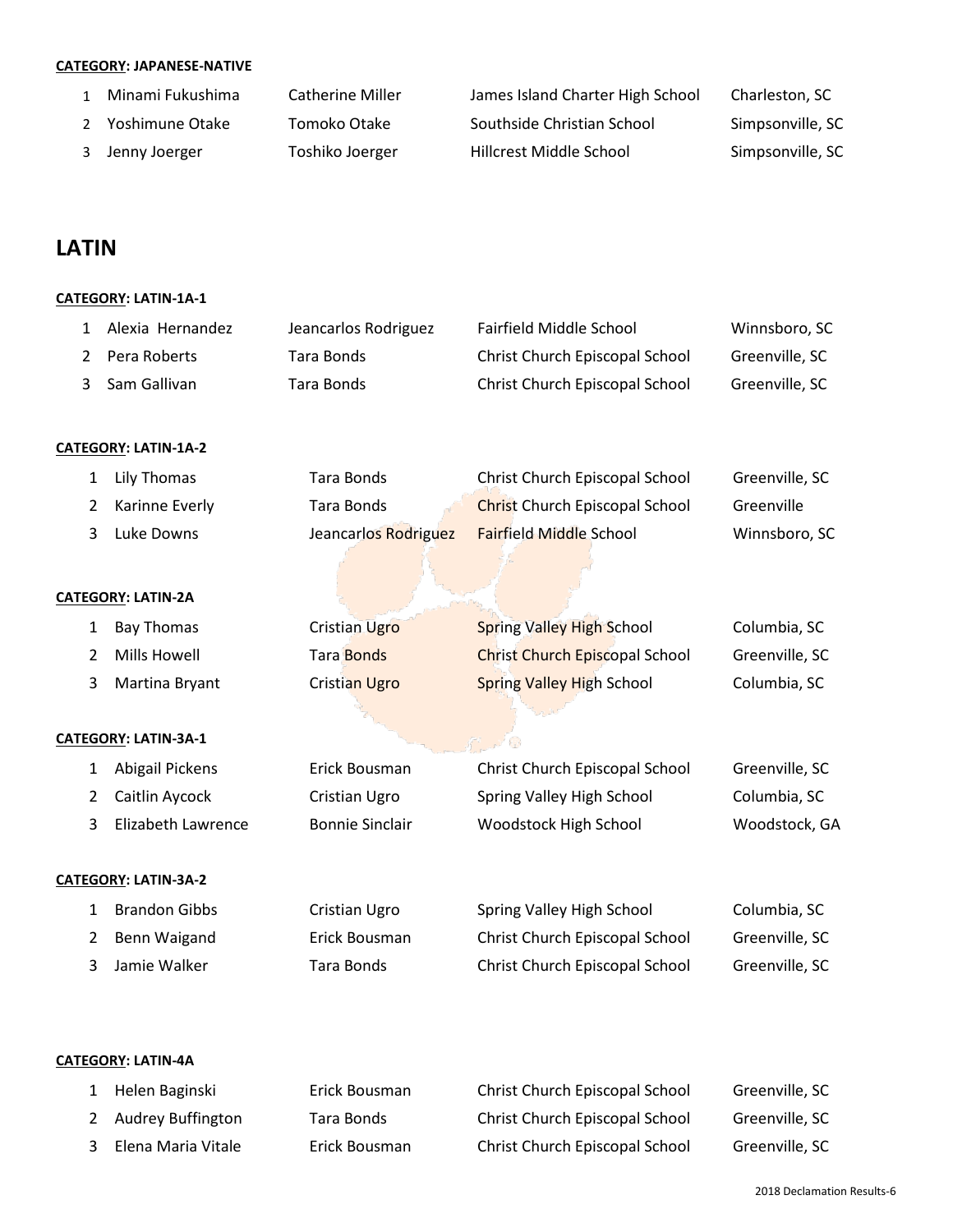#### **CATEGORY: LATIN-4B**

| Joshua Thomas   | Kellie Baglio | Woodstock High School     | Woodstock, GA |
|-----------------|---------------|---------------------------|---------------|
| Murray McDaniel | Cristian Ugro | Spring Valley High School | Columbia, SC  |

# **RUSSIAN**

### **CATEGORY: RUSSIAN-1A**

|  | 1 Liana Jindra | Antonela Kljajic | Starr's Mill High School | Fayetteville, GA |
|--|----------------|------------------|--------------------------|------------------|
|--|----------------|------------------|--------------------------|------------------|

### **SPANISH**

#### **CATEGORY: SPANISH-1A-1**

| 1            | Hannah Ross            | Albertina Walton      | Whitewater High School                | Fayetteville, GA   |  |  |  |  |
|--------------|------------------------|-----------------------|---------------------------------------|--------------------|--|--|--|--|
| 2            | Allyana Gulley         | <b>Dennise Daniel</b> | <b>Sandy Creek High School</b>        | Tyrone, GA         |  |  |  |  |
| 3            | Zara Morgan            | Dennise Daniel        | <b>McIntosh High School</b>           | Peachtree City, GA |  |  |  |  |
|              | CATEGORY: SPANISH-1A-2 |                       |                                       |                    |  |  |  |  |
| 1            | Gabbie Szatkowski      | Dennise Daniel        | McIntosh High School                  | Peachtree City, GA |  |  |  |  |
| 2            | Cheyenne Ricks-Smith   | <b>Yazbet Zannis</b>  | Dutch Fork Homeschool Resource Center | Chapin, SC         |  |  |  |  |
| 3            | Remi Baker             | Chrisina Cronic       | Lake Oconee Academy                   | Greensboro, GA     |  |  |  |  |
|              |                        |                       |                                       |                    |  |  |  |  |
|              | CATEGORY: SPANISH-1A-3 |                       |                                       |                    |  |  |  |  |
| 1            | <b>Dalton Toner</b>    | <b>Dennise Daniel</b> | McIntosh High School                  | Peachtree City, GA |  |  |  |  |
| 2            | <b>Cairan Greer</b>    | <b>Brad Greer</b>     | Christ Church Episcopal School        | Greenville, SC     |  |  |  |  |
| 3            | Derick Walker          | Shayne Thompson       | <b>Starr's Mill High School</b>       | Fayetteville, GA   |  |  |  |  |
|              | CATEGORY: SPANISH-1A-4 |                       |                                       |                    |  |  |  |  |
| 1            | Insha Dodhia           | Amber Boyd            | Starr's Mill High School              | Fayetteville, GA   |  |  |  |  |
| 2            | Sofia Renner Andreu    | Andrea Muzzarelli     | Christ Church Episcopal School        | Greenville, SC     |  |  |  |  |
| 3            | Kishan Patel           | Irma Schwingshakl     | McIntosh High School                  | Peachtree City, GA |  |  |  |  |
|              | CATEGORY: SPANISH-1A-5 |                       |                                       |                    |  |  |  |  |
| $\mathbf{1}$ | Chisom Ugbajah         | Irma Schwingshakl     | McIntosh High School                  | Peachtree City, GA |  |  |  |  |
| 2            | Arshi Noorani          | Ed Barcala            | Fayette County High School            | Fayetteville, GA   |  |  |  |  |
| 3            | Olivia Price           | Amber Boyd            | Starr's Mill High School              | Fayetteville, GA   |  |  |  |  |
|              |                        |                       |                                       |                    |  |  |  |  |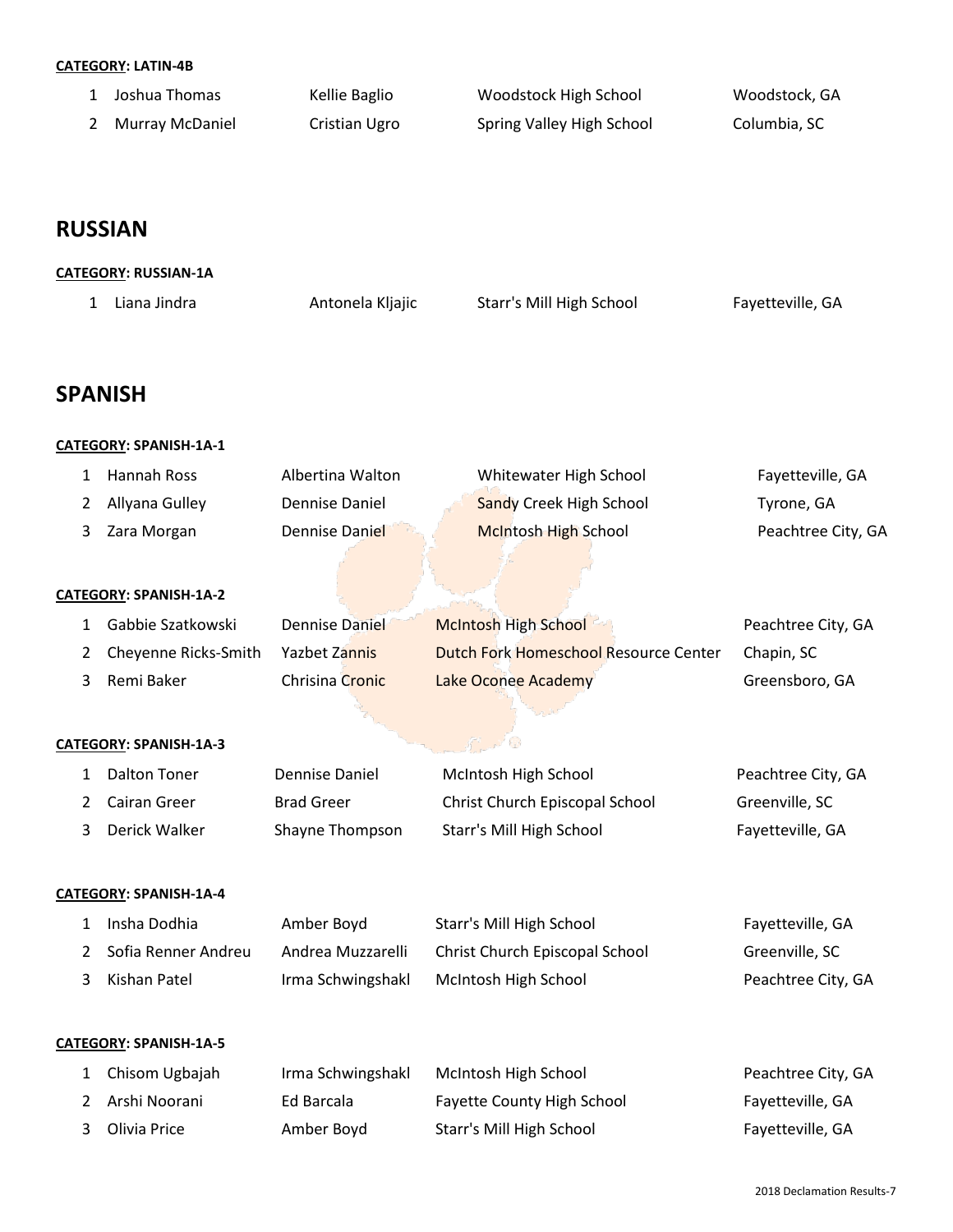#### **CATEGORY: SPANISH-1B**

|              | <b>CATEGORY: SPANISH-1B</b>   |                      |                                              |                    |  |  |  |
|--------------|-------------------------------|----------------------|----------------------------------------------|--------------------|--|--|--|
| $\mathbf{1}$ | Sarah Ritter                  | <b>Tanner Tucker</b> | James Island Charter High School             | Charleston, SC     |  |  |  |
|              |                               |                      |                                              |                    |  |  |  |
|              | CATEGORY: SPANISH-2A-1        |                      |                                              |                    |  |  |  |
| 1            | Julia Di Ianni                | Irma Schwingshakl    | McIntosh High School                         | Peachtree City, GA |  |  |  |
| 2            | <b>Nashad Mohamad</b>         | Rebecca Humphries    | Grovetown High School                        | Grovetown, GA      |  |  |  |
| 3            | <b>Ethan Bang</b>             | Laura Alldredge      | Starr's Mill High School                     | Fayetteville, GA   |  |  |  |
|              |                               |                      |                                              |                    |  |  |  |
|              | <b>CATEGORY: SPANISH-2A-2</b> |                      |                                              |                    |  |  |  |
| 1            | Anna Fraser                   | Anna Ruth Flagg      | Metro Academic Studies                       | Atlanta, GA        |  |  |  |
| 2            | Ashleigh Green                | Nancy Núñez          | Grovetown High School                        | Grovetown, GA      |  |  |  |
| 3            | Cecilia Zhao                  | Kathryn Misenheimer  | Christ Church Episcopal School               | Greenville, SC     |  |  |  |
|              | CATEGORY: SPANISH-2A-3        |                      |                                              |                    |  |  |  |
|              |                               |                      |                                              |                    |  |  |  |
| 1            | Daniel Stackhouse             | Marcela Sample       | Starr's Mill High School                     | Fayetteville, GA   |  |  |  |
| 2            | Robyn Rayford                 | Nancy Núñez          | <b>Grovetown High School</b>                 | Grovetown, GA      |  |  |  |
| 3            | Eliza Hoffman                 | Yolanda Andreu       | <b>Christ Church Episcopal School</b>        | Greenville, SC     |  |  |  |
|              | CATEGORY: SPANISH-2A-4        |                      |                                              |                    |  |  |  |
| 1            | Naomi Daniel                  | Irma Schwingshakl    | <b>McIntosh High School</b>                  | Peachtree City, GA |  |  |  |
| 2            | Austin George                 | Jennie Kappel        | <b>Christ Church Episcopal School</b>        | Greenville, SC     |  |  |  |
| 3            | Annabelle Ussery              | <b>Yazbet Zannis</b> | <b>Dutch Fork Homeschool Resource Center</b> | Chapin, SC         |  |  |  |
|              |                               |                      |                                              |                    |  |  |  |

#### **CATEGORY: SPANISH-2A-5**

| .     Ewan Beauzil | Ethel Fritz | <b>Fayette County High School</b>              | Fayetteville, GA |
|--------------------|-------------|------------------------------------------------|------------------|
| 2 Courtney Stone   | Karen Dean  | Whitewater High School                         | Fayetteville, GA |
| 3 Darrian Wilson   | Diana Pita  | Charleston Charter School For Math and Science | Charleston. SC   |

### **CATEGORY: SPANISH-2A-6**

| Aiden Choat    | Elena Ramsey   | McIntosh High School     | Peachtree City, GA |
|----------------|----------------|--------------------------|--------------------|
| Thomas Allen   | Marcela Sample | Starr's Mill High School | Fayetteville, GA   |
| 3 Sydney Brown | Kim Newman     | Whitewater High School   | Fayetteville, GA   |
|                |                |                          |                    |

#### **CATEGORY: SPANISH-2B**

| 1 Catalina Ossman | Yolanda Andreu | Christ Church Episcopal School | Greenville, SC |
|-------------------|----------------|--------------------------------|----------------|
| 3 Isiah Ledesma   | Nancy Núñez    | Grovetown High School          | Grovetown , GA |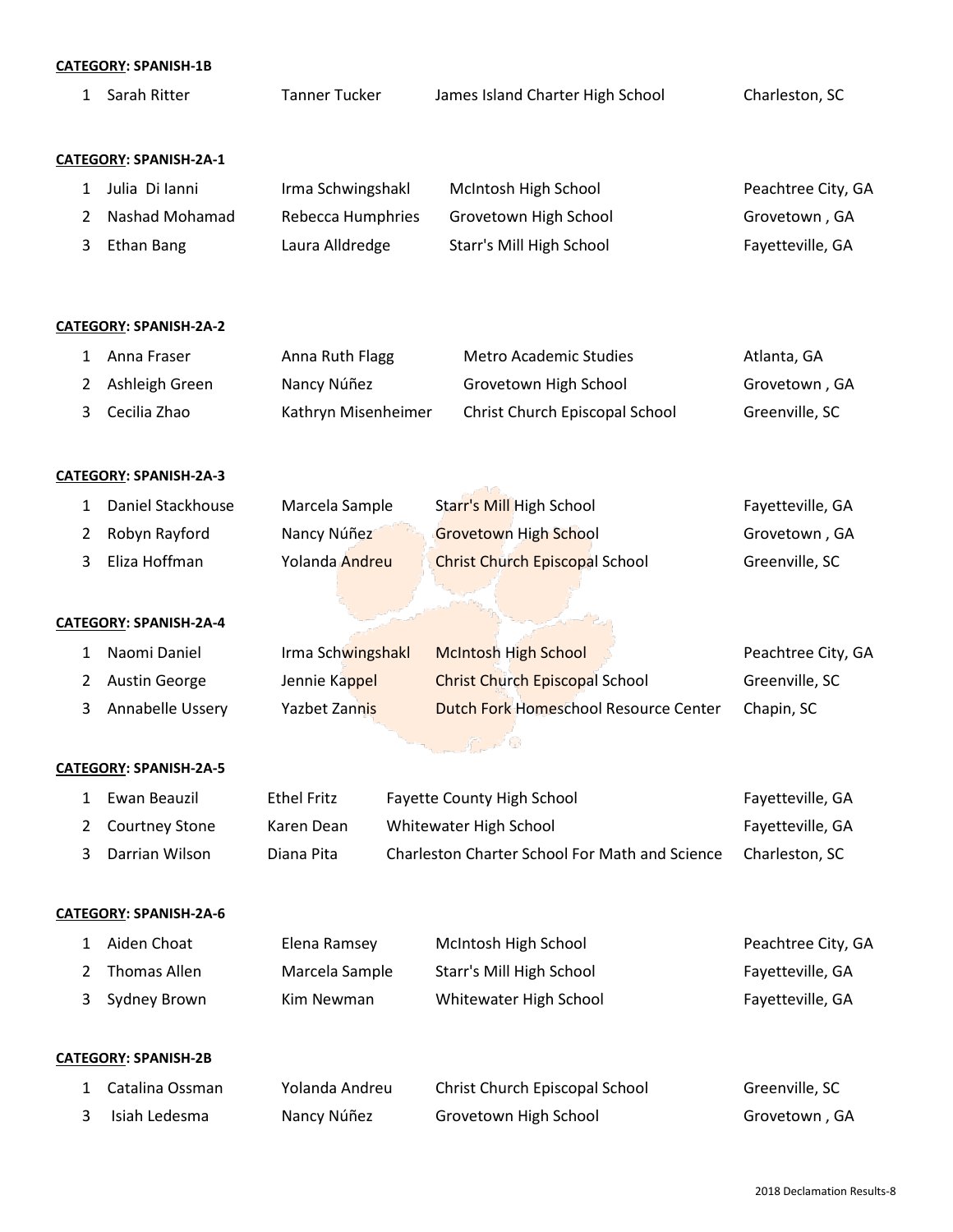#### **CATEGORY: SPANISH-3A-1**

| Anna Caroline Groff | Anna Ruth Flagg | Metro Academic Studies            | Atlanta, GA      |
|---------------------|-----------------|-----------------------------------|------------------|
| 2 Noah Ellis        | Marcela Sample  | Starr's Mill High School          | Fayetteville, GA |
| 3 Harley Effion     | Ed Barcala      | <b>Fayette County High School</b> | Fayetteville, GA |

#### **CATEGORY: SPANISH-3A-2**

| 1 Anabella Ellis  | Madeline Rodriguez | Starr's Mill High School       | Fayetteville, GA   |
|-------------------|--------------------|--------------------------------|--------------------|
| 2 Ella Markalunas | <b>Brad Greer</b>  | Christ Church Episcopal School | Greenville, SC     |
| Deborah Roh       | Lector Zamore      | McIntosh High School           | Peachtree City, GA |

#### **CATEGORY: SPANISH-3A-3**

| Ananyah Brinson    | Nancy Núñez   | Grovetown High School                 | Grovetown, GA      |
|--------------------|---------------|---------------------------------------|--------------------|
| 2 Isabela Tharp    | Brooke Lloyd  | McIntosh High School                  | Peachtree City, GA |
| 3 Natalie Burchett | Yazbet Zannis | Dutch Fork Homeschool Resource Center | Chapin, SC         |

#### **CATEGORY: SPANISH-3A-4**

| Hannah Ezzaoudi | Theresa Togneri | <b>McIntosh High School</b>                                           | Peachtree City, GA |
|-----------------|-----------------|-----------------------------------------------------------------------|--------------------|
| 2 Kamiah Kelly  | Georges Nana    | <b>Fayette County High School</b>                                     | Fayetteville, GA   |
| 3 Arnav Adulla  | Gloria Green    | South Forsyth High School<br>the company of the state of the state of | Cumming, GA        |

#### **CATEGORY: SPANISH-3A-5**

| Sierra Snider     | Vanessa Lozada | <b>Grovetown High School</b>      | Grovetown, GA      |
|-------------------|----------------|-----------------------------------|--------------------|
| Kotoe Takeda      | Lector Zamore  | <b>McIntosh High School</b>       | Peachtree City, GA |
| 3 Kennedy Buckner | Georges Nana   | <b>Fayette County High School</b> | Fayetteville, GA   |

#### **CATEGORY: SPANISH-3B**

| 1 Luke Goffey  | Theresa Togneri | McIntosh High School  | Peachtree     |
|----------------|-----------------|-----------------------|---------------|
| 2 Toby Pittman | Nancy Núñez     | Grovetown High School | Grovetown, GA |

#### **CATEGORY: SPANISH-4A-1**

| 1 Maryssa Cypher | Anna Ruth Flagg  | <b>Metro Academic Studies</b> | Atlanta. GA        |
|------------------|------------------|-------------------------------|--------------------|
| 2 Robert Palla   | Lector Zamore    | McIntosh High School          | Peachtree City, GA |
| 3 Swetha Sekhar  | Meredith Blocker | Blythewood High School        | Blythewood, SC     |

#### **CATEGORY: SPANISH-4A-2**

| 1 Irene Song        | Lector Zamore  | McIntosh High School           |
|---------------------|----------------|--------------------------------|
| 2 Amy Kate Williams | Jeanne Kotrady | Christ Church Episcopal School |
| 3 Aaron Blanchard   | Kim Newman     | Whitewater High School         |

 Declamation Results-9 Peachtree City, GA Greenville, SC Fayetteville, GA